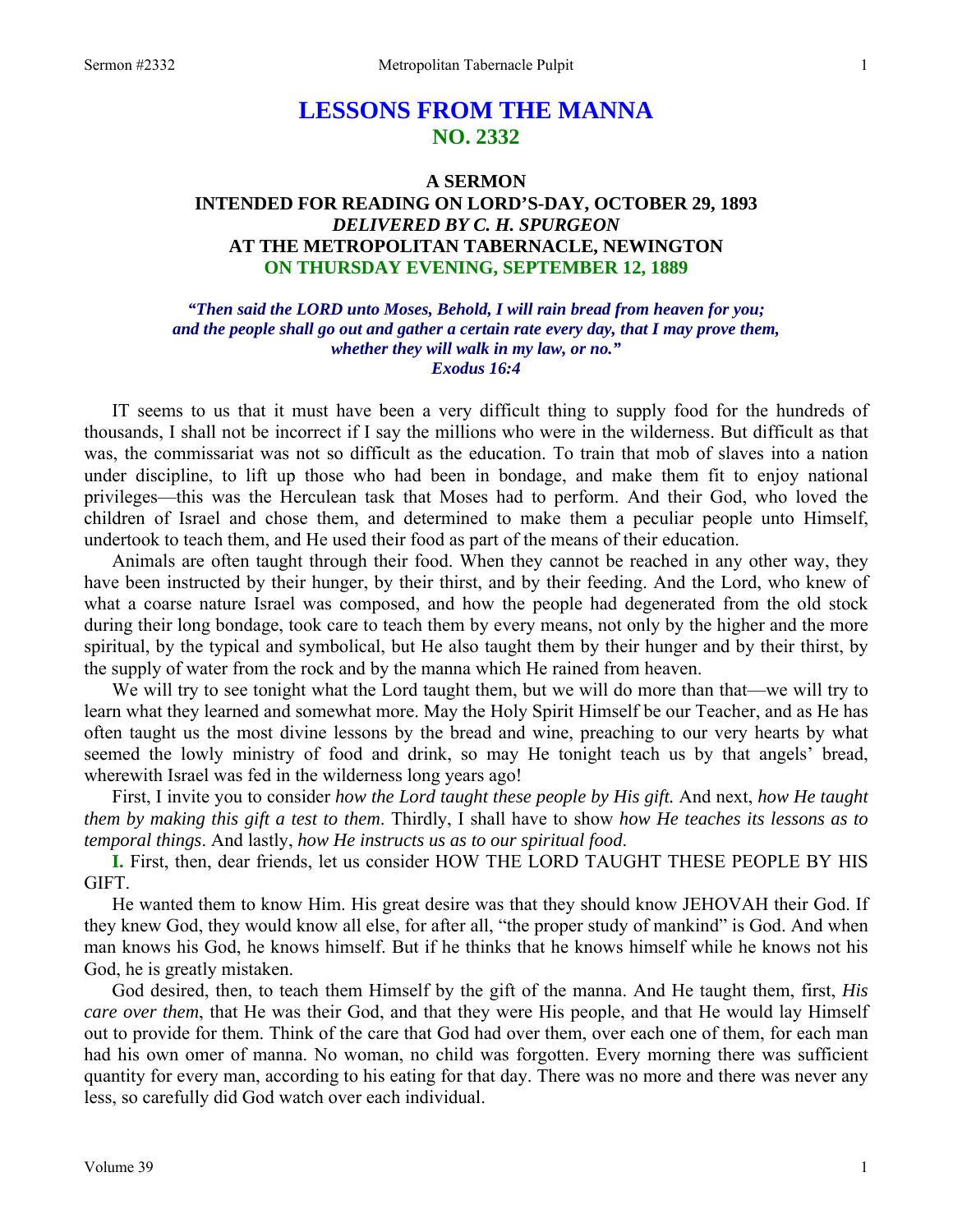The individuality of the divine love is a great part of the sweetness of it. God thinks of every separate child of His as much as if He had only that one. The multiplicity of His elect does not divide the loaf of His affection. He has an infinite affection for each one and He will take care of the details of each chosen life. He will see your omer filled, precisely, to an ounce. He will give you all you can possibly require, but He will give you nothing that you can lay by to minister to your pride.

And this care was shown every day. The Lord taught them the continuity of His remembrance by its coming every day. If He had sent one great rain of liberalities to refresh His inheritance, and had bidden them gather up the vast store and carry it with them in all their journeyings, they could not so well have learned His care as when He sent it fresh every morning.

Besides, they would have had the burden of carrying it and they were free from that, for the heavenly supplies were always close at hand exactly at the spot where they pitched their tents and tarried. Every morning, there was the manna precisely where they needed it, and that without any man's shoulder being made raw by carrying his food in his kneading-trough.

The Lord teaches you and me in the same way, that He not only cares for each one, but cares for each one each day and each moment, tracking our footsteps, and meting out the full supply of the hour according as the peculiar necessity arises. "He is always thoughtful, always thoughtful of me," you may say of your Lord, "always thoughtful of all the brotherhood, of the whole company of the redeemed, but none the less thoughtful of each one because there are so many myriads to be cared for every moment of every day." Was not that a sweet lesson for the children of Israel to learn as they gathered their daily bread?

But JEHOVAH taught them, next, *His greatness*. He had taught them that in Egypt by His mighty plagues and at the Red Sea, when He branded the breast of the waters with His mighty rod. But now He gently taught them His greatness, His exceeding greatness, first, by the quantity of the manna. There was enough for them all. How much it required, I leave arithmeticians to calculate—I cannot go into that question tonight. But remember, that quantity fell every morning for forty years. What a great God is He who could feed the canvas city of His chosen people for forty years at a stretch and yet without His stores being ever drained!

His greatness was also seen by the mode in which He fed these myriads. Usually our bread springs up from the soil, but these people were in a waste howling wilderness. Wonder of wonders, their bread came down from the sky! Shall men live on air? Will you sustain a population on mist, and cloud, and dew? Yet out of a seeming vacuum came a constant plenty. Every morning the earth was covered with the heaped-up food of all that multitude and they had nothing to do but to go out and gather it.

What a God is this whose marchings through the wilderness were so marvelous! JEHOVAH, Your paths drop fatness! Wherever You do put your foot, the wilderness and the solitary place are glad for You. If You do lead Your people through a desert, it is no desert to them. The heavens supply what the earth denies. Behold, the greatness of your God, you who are fed by His care!

And next, they learned *His liberality combined with His greatness*, for everyday they were fed, but not fed as Joseph supplied the people in Egypt, when he took from them all their stores to buy the corn, and at last took themselves to be bondsmen unto Pharaoh, and their lands to be Pharaoh's freehold, that they might live. No, there was never a pretense of paying for that daily bread. The richest man had his omer filled, but he paid not a penny for it. And the poorest man had his omer just as full at the same price. There was "nothing to pay"—no manna-tax was ever exacted of the Israelite's hand.

Oh, the liberality of God! His cry is, "Ho, every one that thirsteth, come ye to the waters, and he that hath no money; come ye, buy and eat; yea, come, buy wine and milk." Do you notice how JEHOVAH's invitation grows? He says at first, "Come to the waters," but He corrects Himself before He gets through with it, and says, "Come, buy wine and milk without money and without price."

The Lord is infinitely good, essentially. He is growingly good, experientially. The more we trust Him, the more we discover of His liberality. He "giveth liberally, and upbraideth not." He scarcely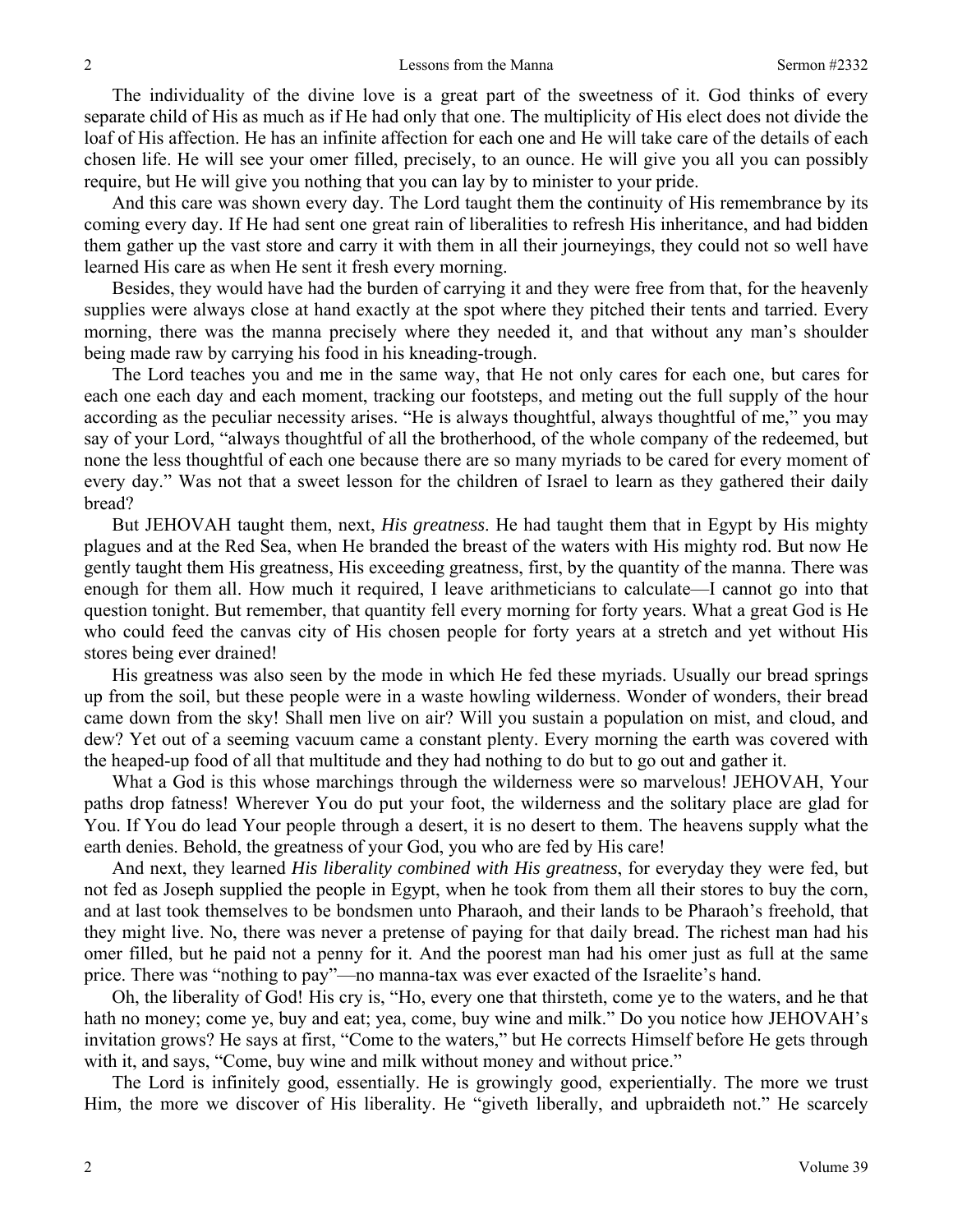upbraided Israel despite their frequent murmuring, but the manna fell continually—and the abundance of it must always have struck the people. God's liberality never stinted them.

Oh, yes, I have no doubt that it is quite right to weigh out the bread and to weigh out the meat—so much bone and so much fat to be allowed to every prisoner in the jail—and possibly to every pauper in the poor house! But that is not God's way of going to work. Though we deserve to be in prison and though we are all of us pensioners on His bounty, yet He gives each one his omer full. If a man has a large appetite, he may eat as much as he likes and the manna seems to grow while he is eating. And if he has a small appetite, though he may have gathered much, yet he will still have nothing left over. God supplied the manna bountifully, yet exactly according to the capacity of the receiver.

This brings me to say that the children of Israel also learned *God's immutability*, for they had been fed with manna all through the wilderness. Some old man may have said, "I remember going out the first time to gather my omerful. I was astonished at it. And my neighbors kept calling out, 'Man-hu? Man-hu? Man-hu?' They were all wonderstruck. They did not know what to call it, so they asked, 'What is it?' They called it, 'Manhu?' And now," said he, "I have been out all these years. Thank God, I have never had a swollen foot so that I could not go out to gather it. It has always been just as white, and just as round, and just as plentiful, and just as near my tent as at the first. I used to live over on the left side of the camp and I moved to the right, but I always found that the manna was equally plentiful in every direction wherever I went. And it is so now," the old man would say, "it is so now and it is just as sweet, and just as plentiful, and just as freely to be had for nothing by every man who chooses to go out and gather it. Blessed be God, He changes not and therefore we sons of Jacob are not consumed! If He had changed, the manna would have failed us and we would have been consumed with hunger."

JEHOVAH still lives, O child of God! You have just buried one very dear to you, but the Lord lives still —He never fails. It may be that your income is getting shorter—the brook Cherith is drying up, and the ravens have not been with the bread and meat lately. Still JEHOVAH lives. And there is a widow over at Zarephath who will have her commission to take care of the Lord's servant. JEHOVAH lives. His eye is not dim, His ear is not heavy, His arm is not short. Therefore trust you in the unchanging God and be not afraid. The manna shall fall from heaven till you shall eat the old corn in Canaan.

Do you not think, beloved, that from this gift the children of Israel also learned *God's wisdom*? If they were not sensible enough to know it, He had given them the best food that He could give them. In that hot climate, if they had eaten flesh-meat continually, they would often have been ill. When the Lord did allow them quail in answer to their cravings, while the meat was yet in their months they were taken with deadly sickness. It was unwholesome for them to have flesh-meat—this manna from on high was the best thing for people living in tents, journeying from place to place, over a burning sand beneath a scorching sky.

The Lord had adapted the food to the people, yet they said, "Our soul loatheth this light bread." The very name they gave to it showed that it was just the right sort of food for them, easy of digestion. God had adapted their food to their position in the wilderness—no doctor could have drawn up a dietary table that was equal in wisdom to the one prepared by God for His people while they were in that condition.

And He showed His wisdom, too, in the quantity provided—it was always the right measure. "He that gathered much had nothing over." The manna seemed to shrink to the right quantity. "He that gathered little had no lack." The manna seemed to swell and increase so that there was exactly enough to an ounce for all those multitudes. Oh, the infinite wisdom of God! How I have often admired His promptness to a moment, His exactness to a drachm, for with Him there are no more small mistakes than great ones! He never errs in any sense or way, but He hits the mark precisely in all that He does.

And then, once more, the Israelites must have learned *His goodness*, because He had not supplied them with tasteless food. According to the Apocrypha, which is not to be received as Scripture, but still is often valuable in some respects, each man tasted the manna according to his own liking. There was something about it that enabled the mouth to give its own flavor to it. And their marching through the wilderness, and their weariness, would often add a sauce to it that made it exceedingly sweet to them. It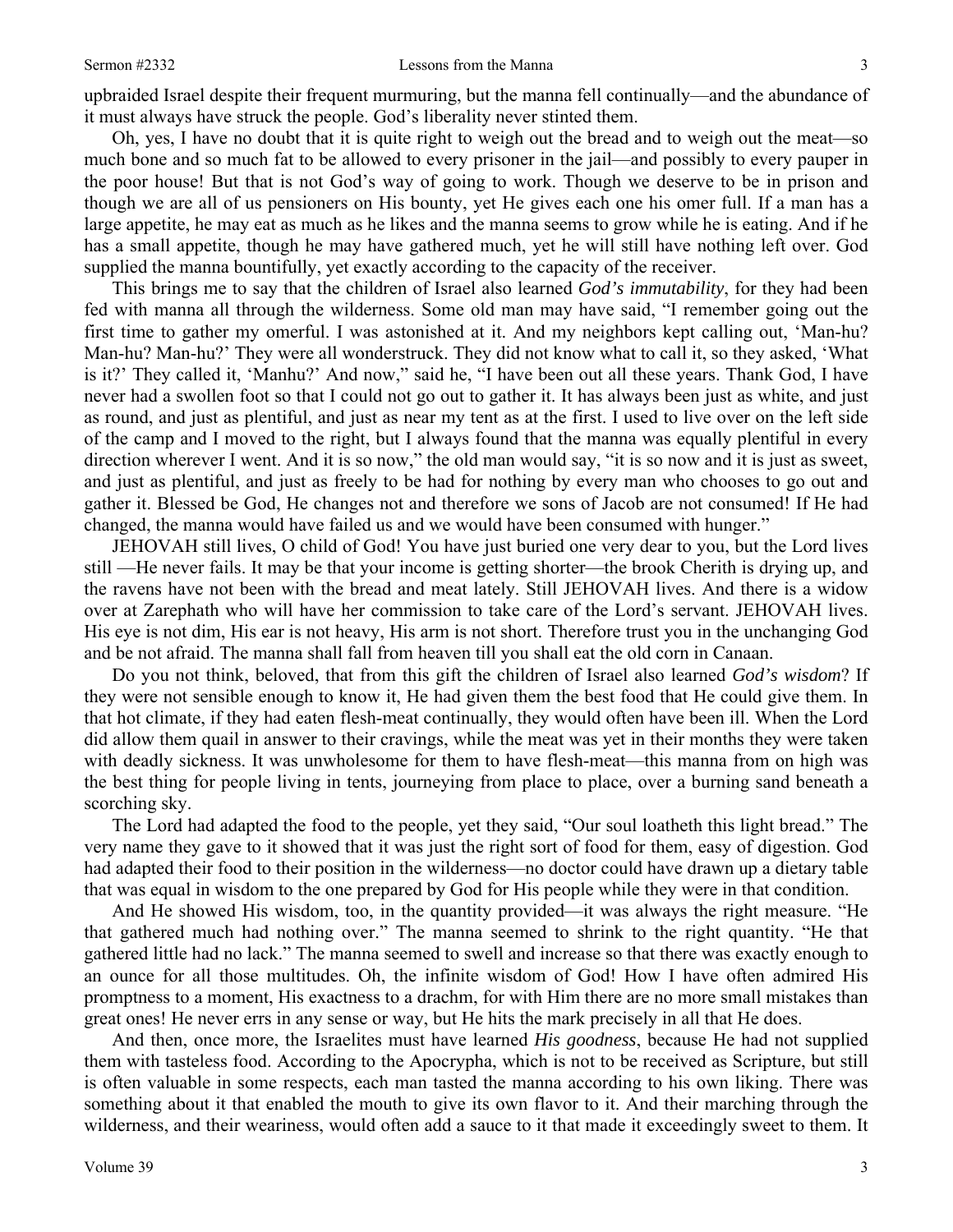was like wafers made with honey, not at all unpalatable. It was, as I have already told you, like fresh oil, by no means disagreeable to an Eastern.

God did not give them beggar's food, spare scraps, and broken victuals. He had said, "I will rain bread from heaven for you," and He kept His Word. The least bit of heaven's bread must be delicious to the taste. "Man did eat angels' food," said the psalmist, and that cannot be bad food which falls from the table of cherubim and seraphim, such food as spirits might partake of if they might partake of any light, and pure, and ethereal, and spiritual, as far removed from the grosser forms of materialism as food well could be, a godlike food for a godlike race if they had but been worthy of their destiny, and had been willing to learn what God was so ready to teach them.

**II.** Notice, dear friends, in the second place, HOW THE LORD TAUGHT THESE PEOPLE BY MAKING THIS MANNA A TEST TO THEM.

Their position was, in many respects, a very pleasant one. They had not to work for daily bread they had only to go out and gather it. There it was, but here is the point for us to observe. *It was given every day—*they never had any store. A man who gathered manna for twenty years might say, in language that I have often heard, "I ain't a bit forwarder, I am just where I was twenty years ago," as if it were not getting forwarder to be twenty years older and to have had twenty years of mercy.

Yet there was no store of manna—all up and down the wilderness there was not a single bank in which people could put their money, there was no such thing as a dividend to be received by anybody, and nobody could be laying up anything. Each Israelite had what he wanted for the day—he kept on having just so much and no more, and this was a test. Could he endure that test?

And then, again, as there was no store for the whole of them, and they did not get any richer, so there was no opportunity for greed, for *it was given to every man*. He who thrust out his two hands to rake up the manna, when he returned to his tent, had an omerful for himself, and his wife, and his eight children, but he had not any more.

He thought the next day, perhaps, that he would sweep away by the half-hour together if he could, as long as the dew was remaining and get an extra quantity—but when he examined it, he had exactly as much as he and his family could eat and no more. The rest was all gone, evaporated, and nothing was left over and above what he needed. And his poor palsied neighbor, who could only get a little together in his basin with his hand found that, somehow, he had enough, for God made it to grow in the basin. And when he looked at it, there was just enough for the day's supply.

"Oh!" says one, "I would like that." Well, I agree with you. I should like that. How long would you like it? I dare say, about as long as these Israelites did, and you would begin grumbling just as they did. Here was God's test of them—every day and no store—every man and no greed. It is so with grace— God gives us as much grace as we want, but there is nobody here who has any grace laid up.

Oh, yes, I heard one person say that she had so much grace that she had not sinned for months. Ugh! I thought I smelt something. I did not say anything, but I remembered what manna does when it is kept, and there I left the subject. I hope none of you think that you have more grace than you need, because you have not. You may, possibly, have as much grace as will last you through today, but you will need as much as that tomorrow morning, if not more. Oh, yes, I know that you have an iron safe, and you go and rattle your keys, and you say, "Look here. I have grace enough locked up for the next six weeks."

Go again and you will be glad to run away from the stench, for you will find that you have locked up so much pride, and nothing else. We do not want dying grace till we come to die. Be satisfied to have living grace while you live. You do not want grace to preach tonight dear friends—you want grace to sit and hear. That may, perhaps, require as much grace as I need for preaching, but do not ask for my grace, as I will not ask for yours. Eat your own manna. Do eat it—do not lay it up—it is not meant to be stored up, it must be eaten. This gift of the manna, every day for every man, was a test by which the Lord taught the children of Israel.

So was *that Friday storing*, when they said to themselves, "We get into the habit of gathering our food every morning, but here comes this Friday, when we have to gather twice as much." I do like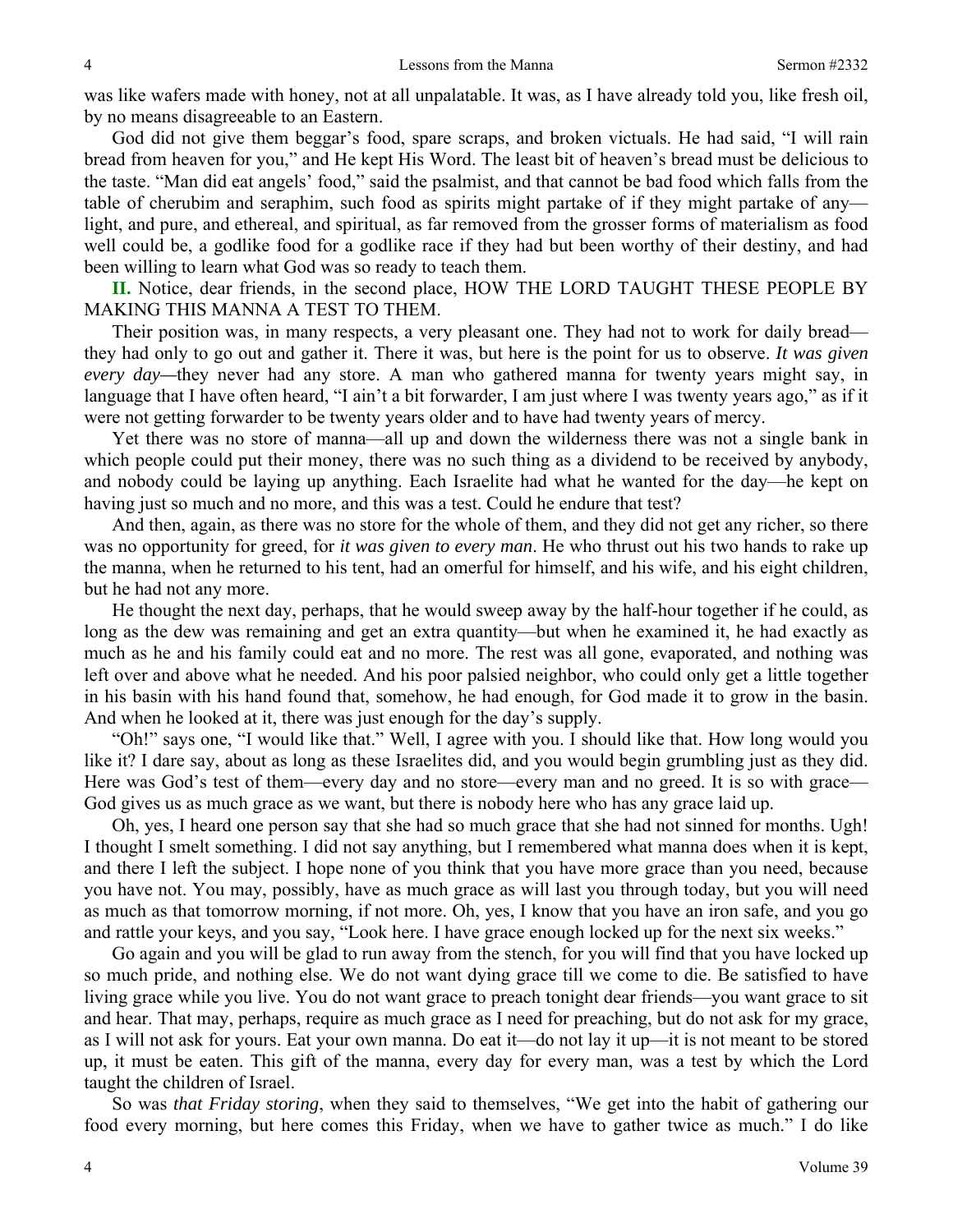consistency, always doing the same thing, but here is a command to do twice as much, once a week here is a law that shifts a bit. I like systematic theology, but here is a sliding seat. Here is a double supply for Friday and I have to store half of it up.

So one man did not store it up when he was told to do so and another man tried to store it up when he was told not to do so. Thus the Lord tested and tried them. It is a wonderful thing, that testing to which God puts us. Sometimes, when we think that we have such a surplus of faith in Him, He just tests us and we find that we have not any.

The most grand life is a life of dependence upon God, for that is true independence. If you wholly depend upon God, then you have risen to independence. He who has nothing but what God gives him day by day, has a competence. He is the man who has saved most who has least, for he is saved from the worry of taking care of it. If he is still dependent upon God's providence, and faith can keep her hold, he is the best off man after all.

You said that you envied the Israelites. Ah, well, you may, but you want faith, or else what might be a theme of envy becomes a subject of discontent. So I leave that point.

**III.** My time has pretty well gone, so I will only hint at what I would have said had there been time. Observe, HOW THE LORD TEACHES US BY THIS MANNA AS TO TEMPORAL THINGS.

First, He teaches us that *our supplies depend upon Him*. Where did all the manna come from? It all came from God. Child of God, all your supplies must come from God. Learn you that. Whatever the second causes, whatever the intermediary sources, all you are to have will come whence all you have had has come, namely, from God.

Learn, next, that *our supplies are sure to faith*. If the manna did not fail for forty years, neither will the Lord fail to supply your needs. Your God will give you your livery, if you are His servant. He will give you your daily rations also, if you serve Him. "Seek first the kingdom of God and his righteousness, and all these things shall be added unto you." He who carves for himself will cut his fingers and get an empty plate, but he who waits for the great Host of all the chosen family to carve for him shall have enough and that of the best. "My God shall supply all your needs according to his riches in glory by Christ Jesus."

But learn from the children of Israel that *our supplies will have to be gathered and prepared by ourselves*. God sent the manna from heaven, but the people had to go out every morning and get it—and when they had gathered it, we read that they used to beat it in mortars, or grind it in mills, and bake it in pans, and make it into cakes. God is not the patron of idleness. He will have His people work and His rule is, "If any man will not work, neither shall he eat," a rule He often carries out with those who are idlers. But beloved, we thank God for opportunities for diligence. Though labor came at first as a curse, God has turned it into a blessing.

And once more, *our supplies ought to content us*, for the children of Israel had enough for all their needs. They had no superfluities, but they had all-sufficiency. They had no luxuries, but yet, if they chose to think so, their daily mercies became luxuries to them. Oh, that God might teach us to trust Him as to temporals!

**IV.** Now for my last point and I beg your patience for a few minutes only. HOW THE LORD TEACHES US BY THIS MANNA AS TO OUR SPIRITUAL FOOD. Here also I will only give you hints.

Every day you and I ought to go forth and find food for our spiritual life. Ah, but have you all received spiritual life? Some of you, it may be, are dead while you live—without God and without Christ. May the Lord quicken you by His life-giving Spirit!

But if you have spiritual life, you must feed it, and *God will give you manna from heaven*, that is, Christ Himself with which to feed your soul. He is that Bread of life which came down from heaven and you must feed on Him. Take care that you go diligently to work to get this spiritual food. The Israelites were up early to gather the manna which fell morning by morning. Be not idlers with the Word of God—search it. Got up early in the morning to read your Bible if you cannot do it at other times. Steal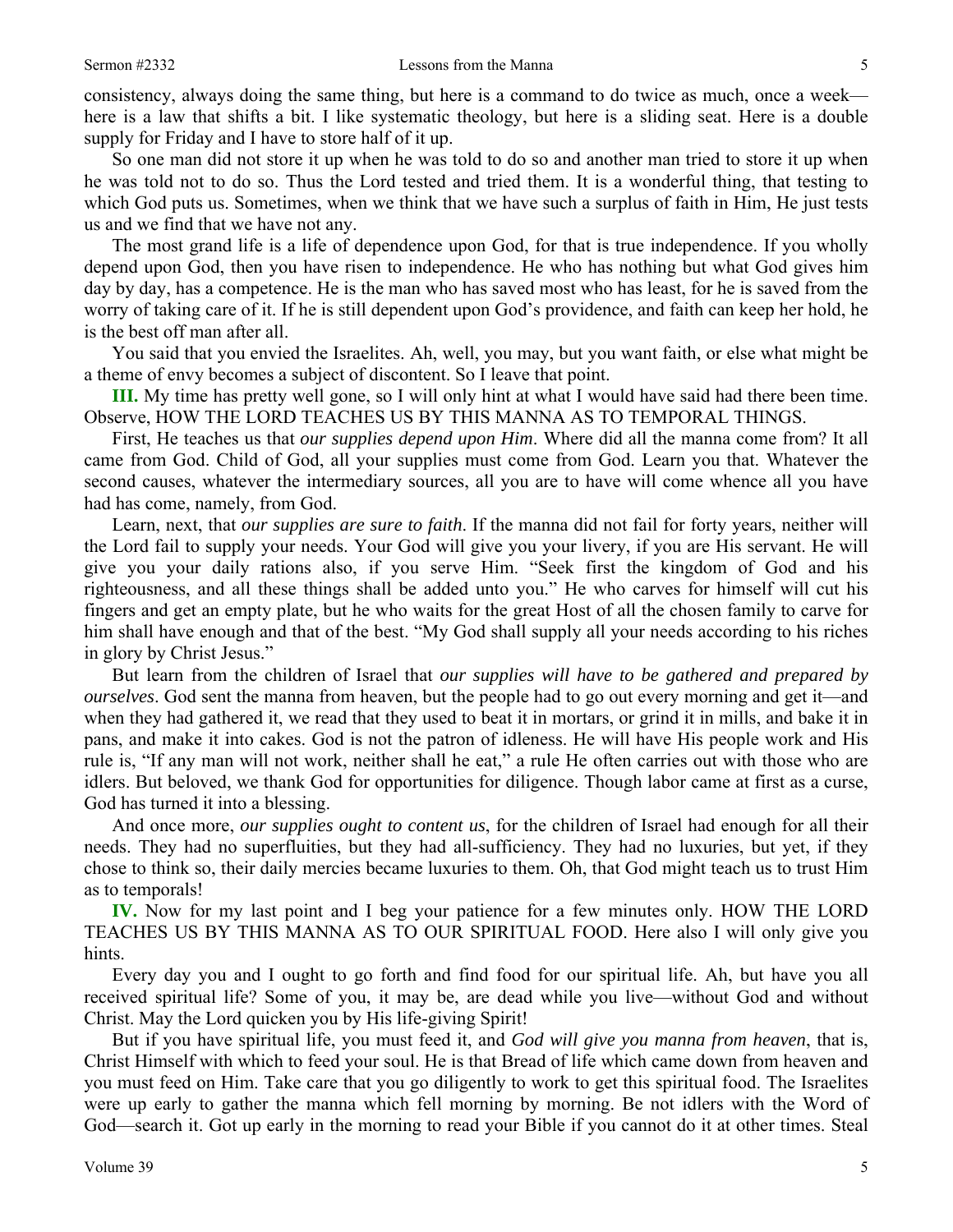from your sleep a happy hour to read the Scriptures. Diligently and earnestly seek the Lord, for He has said, "They that seek me early shall find me."

Then, as I hinted in the reading, *the manna was always encased in dew*. They took care to gather this, for then it became sweet dew to them. May the Word of the Lord always have a dew upon it to you! The critic takes God's Word and he treats it as the sun did the manna—he pours a dry heat upon it—and it evaporates, and it is gone.

Oh, those critics! What a mass of manna they have evaporated altogether! But the child of God takes care that he loses nothing of what God has revealed. Every Word is precious to him, ay, every jot and tittle, and under the bedewing influences of the Holy Spirit he gathers Christ fresh constantly, ever new, and he finds His flesh to be meat indeed, and His blood to be drink indeed!

Again, *the manna was to be continually sought*. So must your spiritual food. Do not try to live on last year's manna. Stale experiences are poor food. I know no dish that is worse than cold experience you need to have a daily realization of the things of God. Hourly feed on Christ, for the food of years past will be of small account to you. Continually go about the meadows and feed, sheep of the Lord. Go again and again to the still waters, drink and be satisfied.

In the case of this manna, *the gatherers were pleased with littles*. It was a small, round thing, like coriander seed, or like the hoarfrost. So be very thankful to get a little bit out of God's Word. If you only find one new thought, one fresh idea, pick it up, and put it into the omer. A great many of these precious little things will make rare food for a hungry spirit. Get the food for your soul, little by little.

You can imagine how they probably had to gather it. I suppose that *they went down on their knees to get it*, for it was always down low, just on the hoarfrost that lay on the desert sand. Look at them all stooping down to gather it up. And the bulk of them, I think, were on their knees gathering it. That is the way to get the heavenly food—gather it on your knees, stoop low with humility, bend to the very ground in prayerfulness, and so gather up the coriander seed—nay, I mean the heavenly manna and go your way rejoicing.

And *it was always for immediate consumption*. Whenever you get a divine promise, go and pray over it, and use it at once. Whenever you see a duty, do it. Do not leave one single part of God's Word to lie void. If anything in the Word of God is impressed upon your mind, let it get into your very soul, and let it be carried out in your practice. Eat the manna as soon as you get it, and use to God's glory the strength derived from it.

Lastly, like the Israelites, *sometimes you will get double supplies*. There is a difference between us and the children of Israel, for we generally get a double supply on the Sabbath. Oh, how we ought to thank God for our Sabbaths, when the Lord is with us, or when He makes the manna to lie on the dew, and we come up to His house, and go away with our omers full! Happy Sabbaths! They become the marked days of the week, and we go from Sunday to Monday, and Monday to Thursday, and Thursday to Sunday again, thanking God that still the heavenly bread comes down to meet our rising prayers and thanksgivings.

God bless you, dear friends! May He make His Word sweeter to us every day we live! May we have good appetites to feed on it!

As for you who have never known the flavor of the heavenly food, I say again, as I said a few minutes ago, may the Lord quicken you by His own life-giving Spirit, for Jesus' sake! Amen.

### **EXPOSITIONS BY C. H. SPURGEON**

### *EXODUS 16:1-5, 11-36 AND NUMBERS 11:1-10.*

**Exodus 16:1-2.** *And they took their journey from Elim, and all the congregation of the children of Israel came unto the wilderness of Sin, which is between Elim and Sinai, on the fifteenth day of the*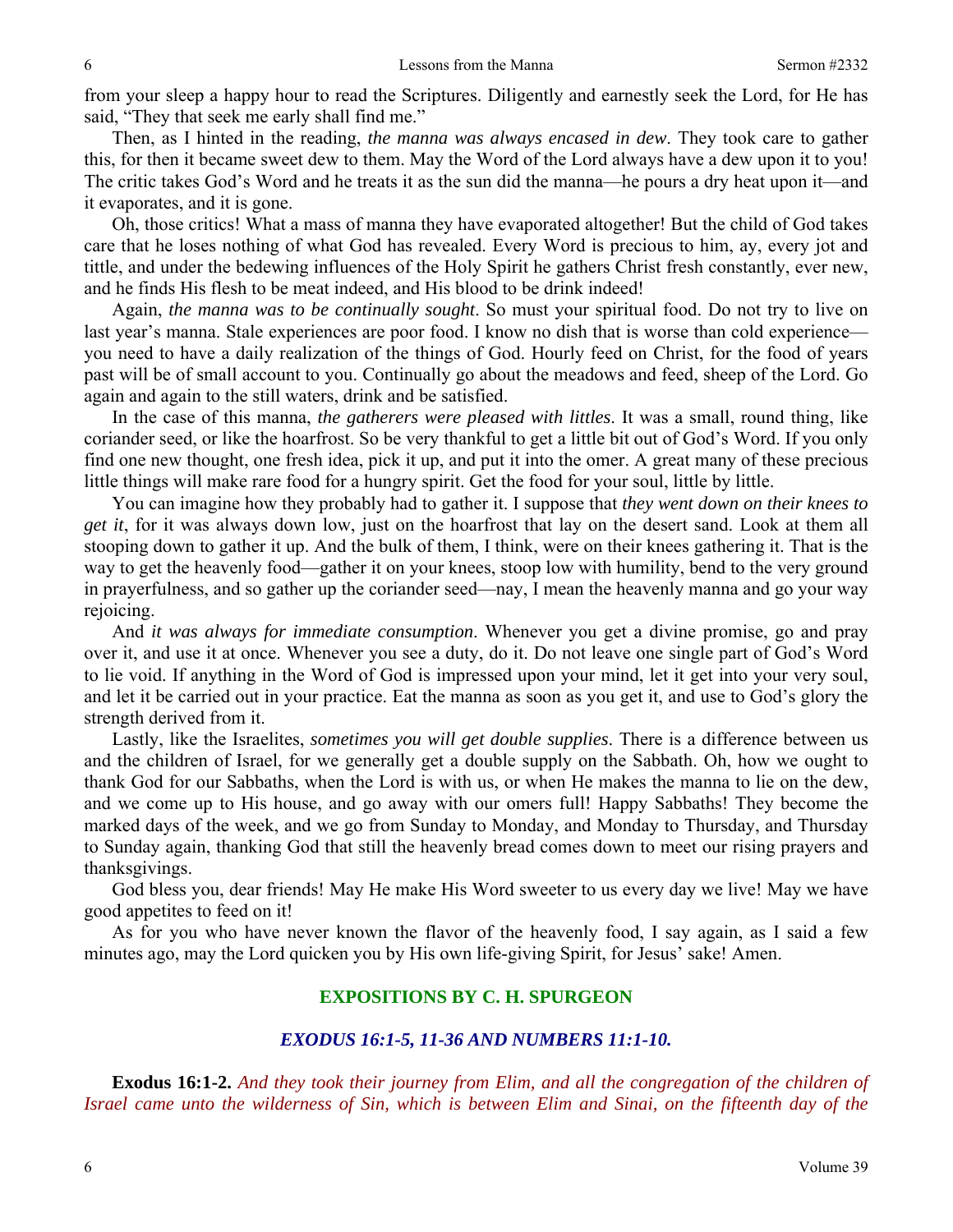### Sermon #2332 Lessons from the Manna 7

*second month after their departing out of the land of Egypt. And the whole congregation of the children of Israel murmured against Moses and Aaron in the wilderness:*

They have been only about six weeks in the wilderness and already they are up in arms against their leaders. Remember that we have the same kind of people to deal with as Moses and Aaron had. The children of Israel were no better than any other nation and I do not think they were any worse. We may take them as a fair average of human nature, which is a discontented, rebellious thing in the best of circumstances.

**3.** *And the children of Israel said unto them, Would to God we had died by the hand of the LORD in the land of Egypt, when we sat by the flesh pots, and when we did eat bread to the full; for ye have brought us forth into this wilderness, to kill this whole assembly with hunger.*

They forgot all about the brick-making, and the whips, and the iron bondage, and they recollected nothing but the fleshpots of Egypt. Ah, me! how soon, when we escape from a great trial, we forget it! The present much smaller one seems far heavier than that which is past.

**4.** *Then said the LORD unto Moses, Behold, I will rain bread from heaven for you; and the people shall go out and gather a certain rate every day, that I may prove them, whether they will walk in my law, or no.*

See God's answer to man's murmuring. They send up their complaint and He promises to rain bread down from above. It is a blessed story on God's part all along—a rain of mercy for a smoke of complaining.

**5.** *And it shall come to pass, that on the sixth day they shall prepare that which they bring in; and it shall be twice as much as they gather daily.*

Now let us read at the eleventh verse.

**11-12.** *And the LORD spake unto Moses, saying, I have heard the murmurings of the children of Israel:*

"I have heard them." God always hears. Oh, His wonderful patience! If He took no notice of the murmurers, or punished them for their wickedness, we would have no cause for wonder, but He is longsuffering, even to those who do not deserve His pity.

**12.** *Speak unto them, saying, At even ye shall eat flesh, and in the morning ye shall be filled with bread; and ye shall know that I am the LORD your God.*

"There shall be no mistake about who I am. I will work this miracle in such a Godlike style, and on such a divine scale, that you shall know that I am JEHOVAH your God."

**13-16.** *And it came to pass, that at even the quails came up, and covered the camp: and in the morning the dew lay round about the host. And when the dew that lay was gone up, behold, upon the* face of the wilderness there lay a small round thing, as small as the hoar frost on the ground. And when *the children of Israel saw it, they said one to another, It is manna: for they wist not what it was. And Moses said unto them, This is the bread which the LORD hath given you to eat. This is the thing which the LORD hath commanded, Gather of it every man according to his eating, an omer for every man,—*

About two pints and a half, I think. According to some calculations, two quarts, or thereabouts. There would be more sustenance in it than in a half-quartern loaf of bread *per diem*, "An omer for every man."

**16-18.** *According to the number of your persons; take ye every man for them which are in his tents. And the children of Israel did so, and gathered, some more, some less. And when they did mete it with an omer, he that gathered much had nothing over, and he that gathered little had no lack; they gathered every man according to his eating.*

God meant it to be so. Not every man according to his avarice, that he might save any of it, but "every man according to his eating." God took care that neither should feebleness be stinted, nor should greed have any excess.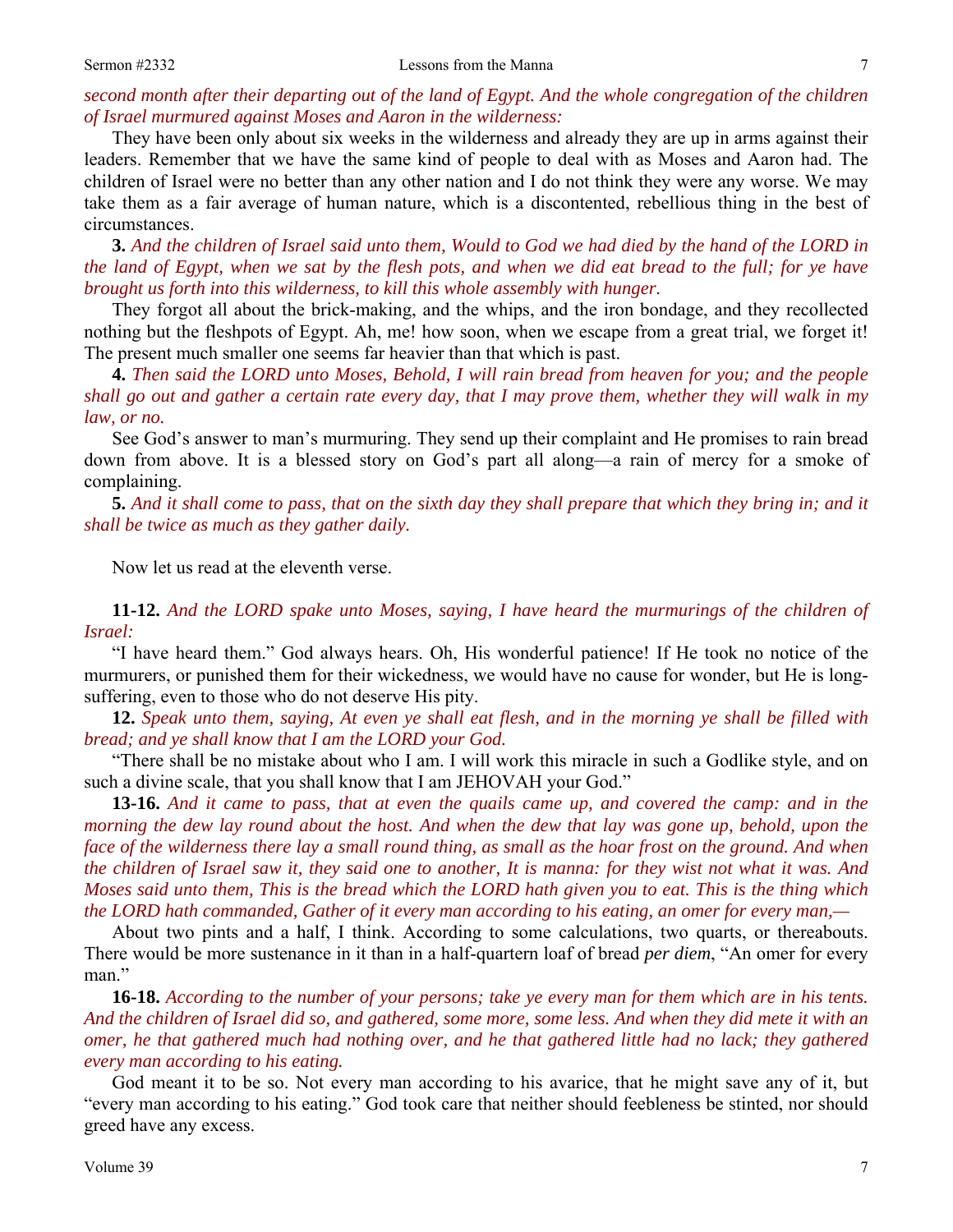**19-22.** *And Moses said, Let no man leave of it till the morning. Notwithstanding they hearkened not unto Moses; but some of them left of it until the morning, and it bred worms, and stank: and Moses was wroth with them. And they gathered it every morning, every man according to his eating: and when the sun waxed hot, it melted. And it came to pass, that on the sixth day they gathered twice as much bread, two omers for one man: and all the rulers of the congregation came and told Moses.*

He had told them that it would be so, but they evidently did not accept the message that he had delivered to them as the very Word of JEHOVAH, their God, so that, when it was fulfilled, it struck them with wonder, and they "came and told Moses."

**23.** *And he said unto them, This is that which the LORD hath said,*

How often could that answer be made to us! God hears our prayer and we run and say, "What a wonderful thing! God has heard my prayer." "This is that which the LORD hath said." Is it a strange thing that what JEHOVAH has said is proved to be true, and is it a subject for surprise that He should keep His promise? You dishonor God when you talk after this fashion.

**23.** *To morrow is the rest of the holy sabbath unto the LORD:* 

And yet the Sabbath had not been instituted according to law, which proves that its foundation lay deeper and earlier than the promulgation of the Ten Commandments. It is bound up with the essential arrangement of time since the creation, "This is that which the LORD hath said, To morrow is the rest of the holy sabbath unto the LORD."

**23-27.** *Bake that which ye will bake to day, and seethe that ye will seethe; and that which remaineth over lay up for you to be kept until the morning. And they laid it up till the morning, as Moses bade: and it did not stink, neither was there any worm therein. And Moses said, Eat that to day; for to day is a sabbath unto the LORD: to day ye shall not find it in the field. Six days ye shall gather it; but on the seventh day, which is the sabbath, in it there shall be none. And it came to pass, that there went out some of the people on the seventh day for to gather, and they found none.*

They might have expected it to be so, but they would not believe, and as they would not believe, they must needs put the Word of God to the test. But it endures the trial—it is always true. Oh, that men would, in a believing spirit, test the Word of God, instead of doing it after this skeptical fashion!

**28-31.** *And the LORD said unto Moses, How long refuse ye to keep my commandments and my laws? See, for that the LORD hath given you the sabbath, therefore he giveth you on the sixth day the bread of two days; abide ye every man in his place, let no man go out of his place on the seventh day. So the people rested on the seventh day. And the house of Israel called the name thereof Manna:* 

Or, "What is it?" It was something too amazing to be understood and they kept the expression of their wonderment as the name of their bread from heaven. When they first saw it, they exclaimed, "Manhu?" "Manhu?" "What is it?" "What is it?" Thus it received its Hebrew name, Manna, but God called it, "Bread from heaven."

**31-33.** *And it was like coriander seed, white; and the taste of it was like wafers made with honey. And Moses said, This is the thing which the LORD commandeth, Fill an omer of it to be kept for your generations; that they may see the bread wherewith I have fed you in the wilderness, when I brought you forth from the land of Egypt. And Moses said unto Aaron, Take a pot, and put an omer full of manna therein, and lay it up before the LORD, to be kept for your generations.*

This production, which would not keep a single day under ordinary circumstances, would keep for two days to supply the needs of the Sabbath, and it would keep for generations as a memorial of God's goodness to His chosen people during their forty years' wanderings through the wilderness. We may be quite sure that Aaron would not have kept a stinking thing laid up before the Lord.

**34-36.** *As the LORD commanded Moses, so Aaron laid it up before the Testimony, to be kept. And the children of Israel did eat manna forty years, until they came to a land inhabited; they did eat manna, until they came unto the borders of the land of Canaan. Now an omer is the tenth part of an ephah.*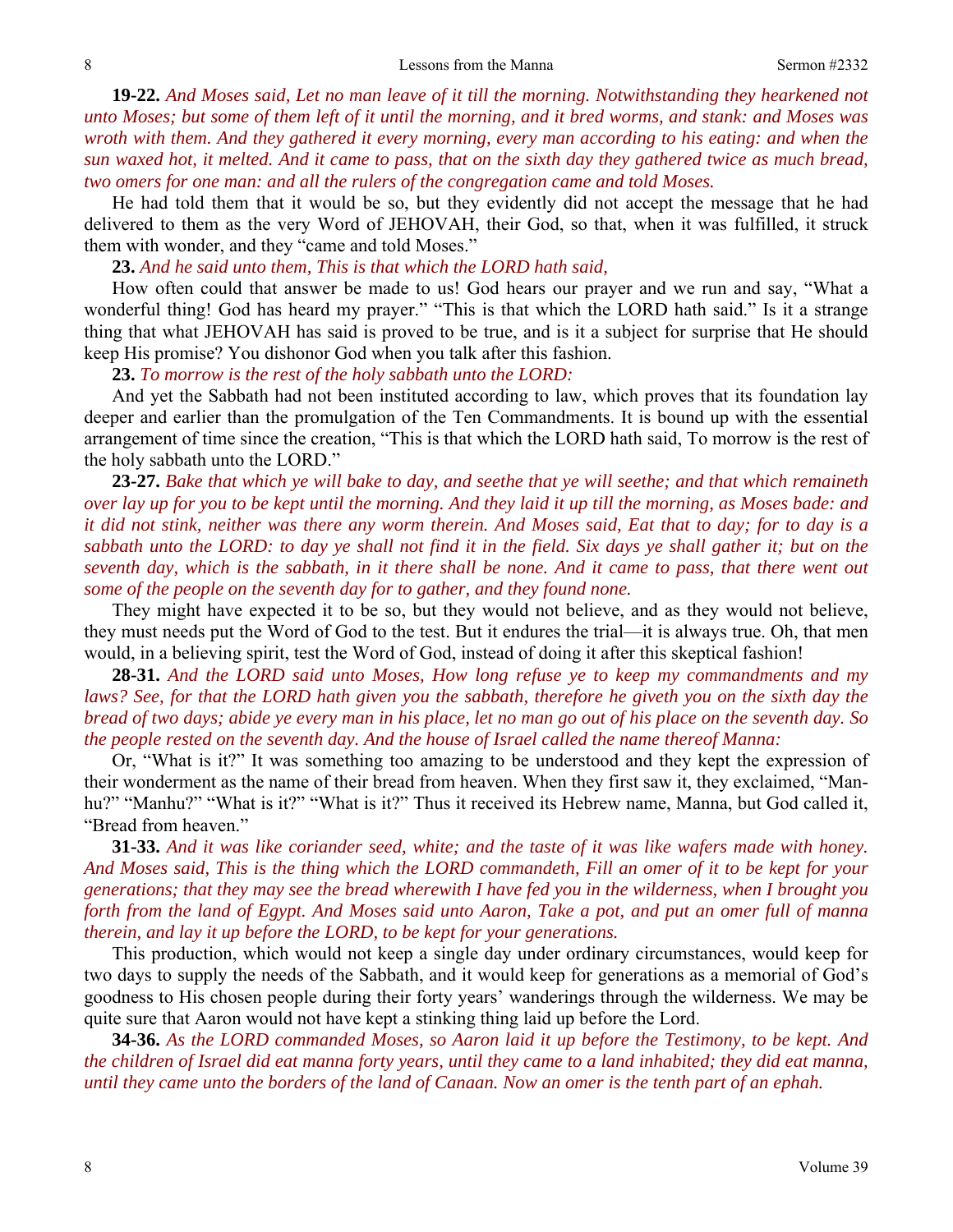Now I want you to read in the Book of Numbers. Further on in the history of the children of Israel, when the people had long been in the wilderness—the same kind of thing happened again.

### **Numbers 11:1.** *And when the people complained, it displeased the LORD.*

Interpreters cannot make out what they had to complain of. The curse of labor had been removed. They did not earn their bread with the sweat of their face, for it fell from heaven every day. They were at no expense for clothing and though they journeyed, their feet did not swell. I suppose that they complained of the weather. It was too cold. It was too hot. It was too wet. It was too dry.

They complained when they stood still—they were much too long in a place. They complained when they marched—they moved too often. In fact, they were very like ourselves. They often complained most when they had least to complain of. Discontent is chronic to our humanity and I do not believe that the poorest are the most discontented. It is often the very reverse. When a man is put in a place where he has nothing to complain of, especially if he is an Englishman, he feels quite out of place. He must have something to grumble at, something or other to be a grievance, or else he is not happy. "When the people complained, it displeased the LORD."

**1.** *And when the people complained, it displeased the LORD: and the LORD heard it; and his anger was kindled; and the fire of the LORD burnt among them, and consumed them that were in the uttermost parts of the camp.*

He could bear their first murmuring, as they were new to the wilderness—they were hungry, they were thirsty—and the Lord pitied them. But now, when there was no reason for their complaining, His fire in terrible judgment visited His people, on account of their rebellion and murmuring against the goodness of God.

**2-4.** *And the people cried unto Moses; and when Moses prayed unto the LORD, the fire was quenched. And he called the name of the place Taberah: because the fire of the LORD burnt among them. And the mixt multitude that was among them fell a lusting:*

All evil seems to begin there, among "the mixed multitude," as it does among those church members who are unconverted, and among those people who try to hold with the hare and run with the hounds those who want to be Christians and worldlings, too.

**4.** *And the children of Israel also wept again, and said, Who shall give us flesh to eat?*

Even the true people of God caught the infection of the scum that was mixed with them and they fell a-weeping and said,—

**5.** *We remember the fish, which we did eat in Egypt freely; the cucumbers, and the melons, and the leeks, and the onions, and the garlick:*

Fine stuff that to recollect! "Why!" say you, "you have read before something very much like that." I am reading another record, but there is no originality in grumbling—it is always the same old thing over again. You might well suppose that I was reading in the Book of Exodus, but I am not—there are many years in between. He who sits down with a discontented hand to paint a picture will paint the same picture that he painted before. There is no originality in the murmuring, although they put in a few new touches. Before, it was the flesh pots that they remembered—now, in addition to the flesh, there are these savory vegetables, "the cucumbers, and the melons, and the leeks, and the onions, and the garlick."

**6.** *But now our soul is dried away: there is nothing at all, beside this manna, before our eyes.*

Here they pour contempt upon the bread of angels, upon the food of heaven, upon the benison of God. Oh, what will men not complain of?

**7.** *And the manna was as coriander seed, and the color thereof as the color of bdellium.* 

A fine white color, like a pearl.

**8.** *And the people went about, and gathered it, and ground it in mills, or beat it in a mortar, and baked it in pans, and made cakes of it: and the taste of it was as the taste of fresh oil.*

At first they thought it was like wafers made with honey. Getting more used to it, they, perhaps, described it quite as accurately, but not quite so sweetly—they said it was like fresh oil, and there is no